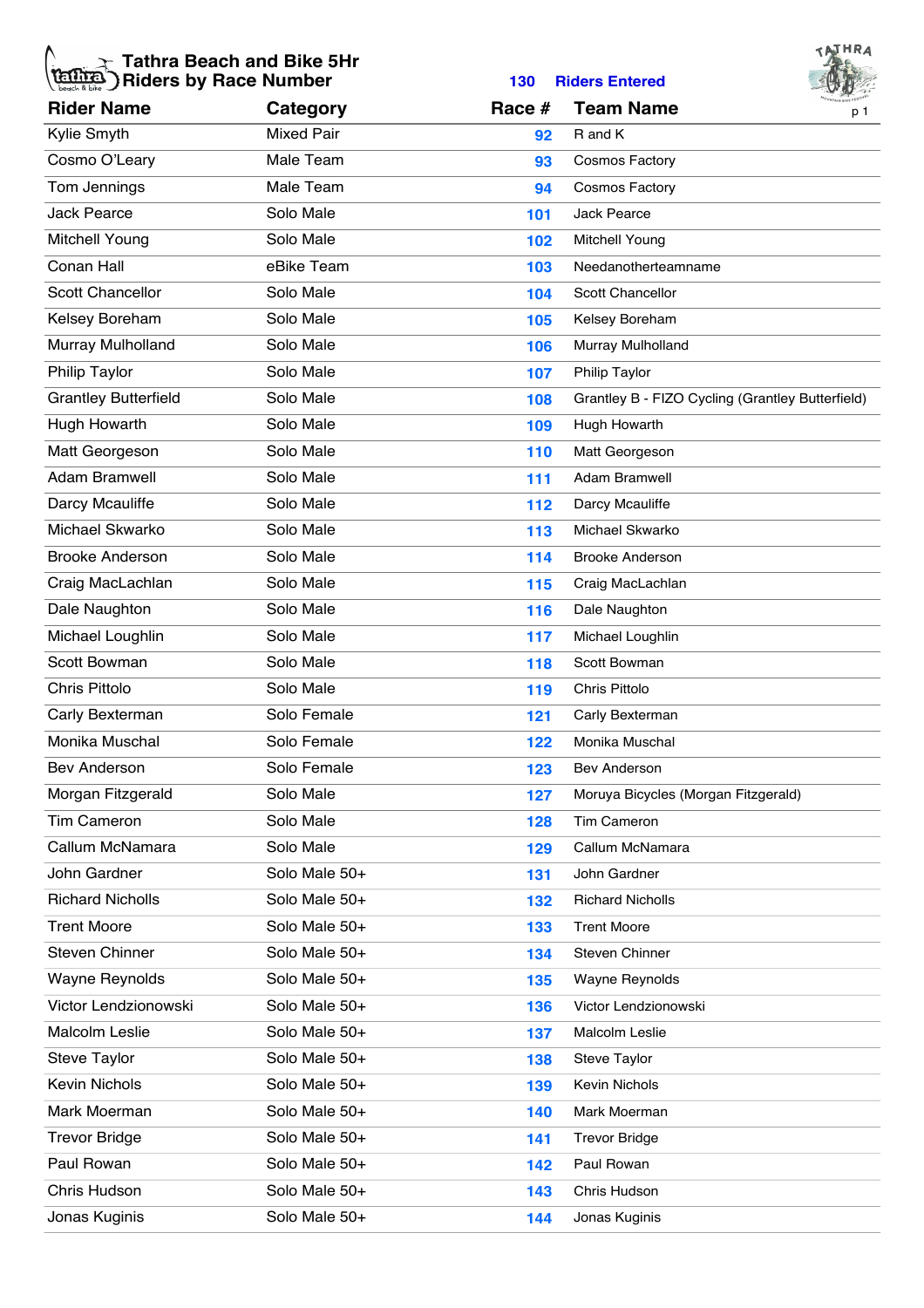## **Tathra Beach and Bike 5Hr Riders by Race Number 130 Riders Entered**



| <b>Rider Name</b>       | Category          | Race # | <b>Team Name</b>                  | $ -$<br><b>MOUNTAIN BIKE FESTIVAL</b><br>p 2 |
|-------------------------|-------------------|--------|-----------------------------------|----------------------------------------------|
| Wayne Mcauliffe         | Solo Male 50+     | 145    | Wayne Mcauliffe                   |                                              |
| <b>Tony Hill</b>        | Solo Singlespeed  | 151    | <b>Tony Hill</b>                  |                                              |
| Stephen Cornish         | Solo Singlespeed  | 152    | Stephen Cornish                   |                                              |
| <b>Bryan Breust</b>     | <b>Male Pair</b>  | 201    | Kianga Killers                    |                                              |
| Cody Sampson            | Male Pair         | 202    | Kianga Killers                    |                                              |
| James Parton            | Solo Male         | 203    | James Parton                      |                                              |
| Jason Lind              | Solo Male 50+     | 204    | Jason Lind                        |                                              |
| Lukas Kempff            | Male Pair         | 205    | RockyScott                        |                                              |
| Stefan Kempff           | Male Pair         | 206    | RockyScott                        |                                              |
| Christopher Giuliano    | <b>Male Pair</b>  | 207    | Timmy and Jiggy                   |                                              |
| <b>Tim Eaton</b>        | Male Pair         | 208    | Timmy and Jiggy                   |                                              |
| <b>Neil Davis</b>       | Male Pair         | 209    | The fellowship remnants           |                                              |
| Paul Answerth           | <b>Male Pair</b>  | 210    | The fellowship remnants           |                                              |
| <b>Rein Peet</b>        | Male Pair         | 211    | Peedon                            |                                              |
| <b>Tim Donald</b>       | Male Pair         | 212    | Peedon                            |                                              |
| <b>Oliver Dinwoodie</b> | Male Team         | 213    | Barranoia                         |                                              |
| Gareth Blackman         | Male Team         | 214    | Barranoia                         |                                              |
| Glenn Dinwoodie         | Male Team         | 215    | Barranoia                         |                                              |
| Scott Rasmussen         | <b>Male Pair</b>  | 216    | Mitas                             |                                              |
| Fabrizio Galli          | Male Pair         | 217    | Mitas                             |                                              |
| <b>Bailey George</b>    | Male Pair         | 218    | Do you want fries with that       |                                              |
| Luca George             | <b>Male Pair</b>  | 219    | Do you want fries with that       |                                              |
| <b>Sharlee Bayliss</b>  | <b>Mixed Team</b> | 221    | I'd rather be playing board games |                                              |
| <b>Grace Daley</b>      | <b>Mixed Team</b> | 222    | I'd rather be playing board games |                                              |
| Vanessa Peet            | eBike Pair        | 223    | Girls Can Ride                    |                                              |
| Taylor Peet             | eBike Pair        | 224    | Girls Can Ride                    |                                              |
| Ashley Kay              | Mixed Team        | 225    | I'd rather be playing board games |                                              |
| James Hall              | Singlespeed Pair  | 231    | <b>3fidiSS</b>                    |                                              |
| Robert Bleeker          | Singlespeed Pair  | 232    | <b>3fidiSS</b>                    |                                              |
| Rebecca Thomson         | <b>Mixed Pair</b> | 241    | Bec and Stu                       |                                              |
| <b>Stuart Cathcart</b>  | <b>Mixed Pair</b> | 242    | Bec and Stu                       |                                              |
| <b>Elise Burriss</b>    | <b>Mixed Pair</b> | 243    | Nick and Elise                    |                                              |
| Nick Hoye               | <b>Mixed Pair</b> | 244    | Nick and Elise                    |                                              |
| <b>Jed Cutter</b>       | <b>Mixed Pair</b> | 245    | Team LMS Conveyancing             |                                              |
| Louise Strachan         | <b>Mixed Pair</b> | 246    | Team LMS Conveyancing             |                                              |
| Dylan Chenoweth         | Male Pair         | 247    | Nomad and Donkey                  |                                              |
| Josh Whitby             | Male Pair         | 248    | Nomad and Donkey                  |                                              |
| Mark Weaver             | eBike Pair        | 251    | M and Ms                          |                                              |
| Mark Smith              | eBike Pair        | 252    | M and Ms                          |                                              |
| <b>Brett Bieler</b>     | eBike Pair        | 253    | <b>Coastal Climbers</b>           |                                              |
| Peter Turner            | eBike Pair        | 254    | <b>Coastal Climbers</b>           |                                              |
| Tim Weber               | eBike Pair        | 255    | <b>SCAC MTB Senior</b>            |                                              |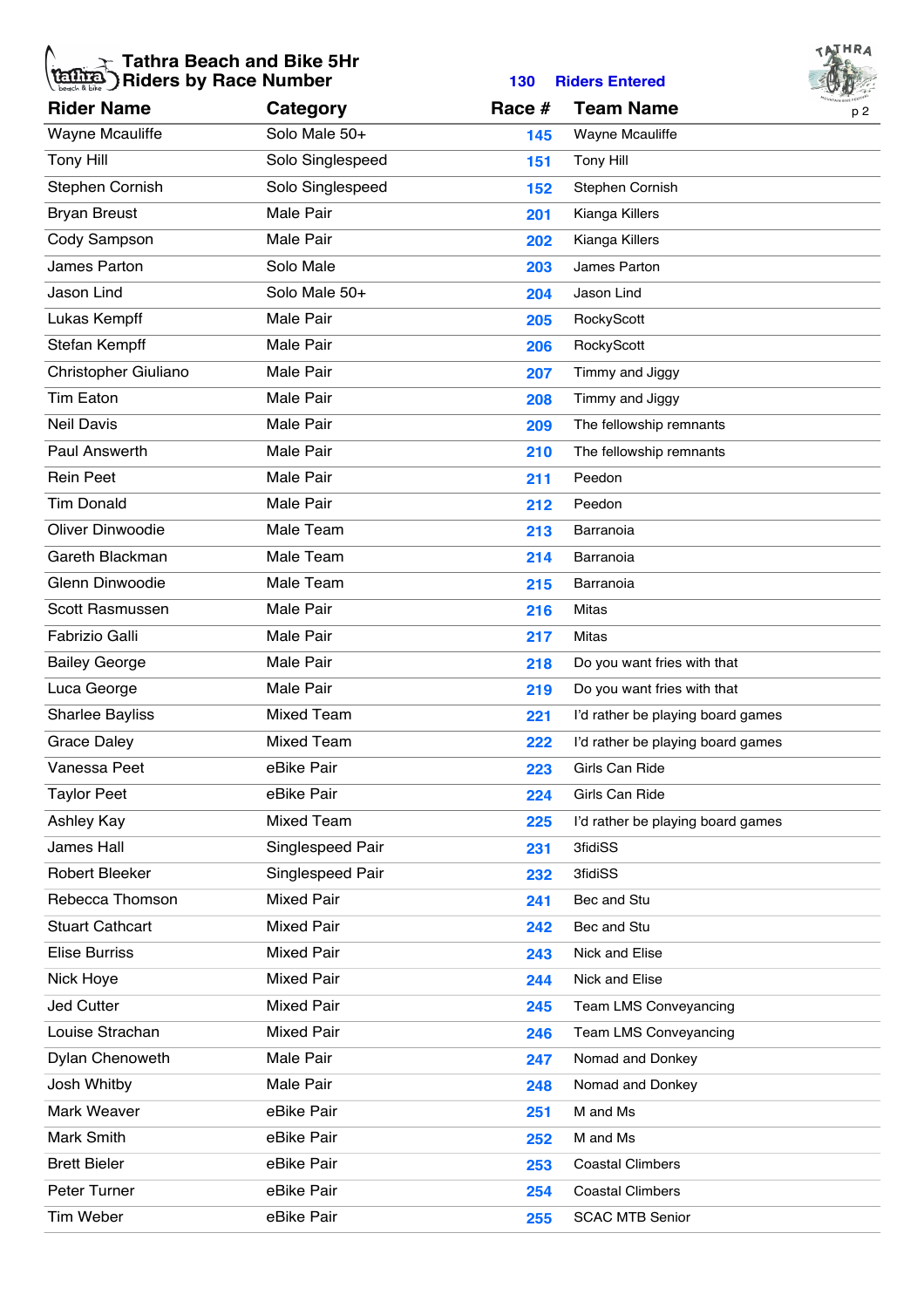## **Tathra Beach and Bike 5Hr Riders by Race Number 130 Riders Entered**



|                          |                   |        |                              | $\sim$ $\omega$ |
|--------------------------|-------------------|--------|------------------------------|-----------------|
| <b>Rider Name</b>        | Category          | Race # | <b>Team Name</b>             | p <sub>3</sub>  |
| Jake Lambie              | eBike Pair        | 256    | <b>SCAC MTB Senior</b>       |                 |
| <b>Martyn Downs</b>      | eBike Pair        | 257    | Rakenbakes                   |                 |
| <b>Rik Moran</b>         | eBike Pair        | 258    | Rakenbakes                   |                 |
| Dayn Jackson             | Male Pair         | 301    | Spidi3Fidi                   |                 |
| Robyn Alcock             | <b>Mixed Pair</b> | 302    | Young Fellas                 |                 |
| Alwyn Chilver            | <b>Male Pair</b>  | 303    | Spidi3Fidi                   |                 |
| Luke Mitchell            | Male Team         | 305    | <b>Brou Boys</b>             |                 |
| Nick Dunne               | Male Team         | 306    | <b>Brou Boys</b>             |                 |
| Dylan Van Der Meulen     | Male Team         | 307    | <b>Brou Boys</b>             |                 |
| Zayd Cooper              | Male Team         | 311    | Narooma Moruya Bicycles      |                 |
| Angus Murphy             | Male Team         | 312    | Narooma Moruya Bicycles      |                 |
| Sam Little               | Male Team         | 323    | Narooma Moruya Bicycles      |                 |
| James Southgate          | Male Team         | 324    | Narooma Moruya Bicycles      |                 |
| <b>Axel Beattie</b>      | Male Team         | 325    | <b>Cosmos Factory</b>        |                 |
| <b>Reid Carpenter</b>    | Male Team         | 326    | <b>Cosmos Factory</b>        |                 |
| Sarah Breust             | Female Team       | 341    | Nar-ly chicks                |                 |
| Sammie Sampson           | Female Team       | 342    | Nar-ly chicks                |                 |
| Jyothi Collins           | Female Team       | 343    | Nar-ly chicks                |                 |
| <b>Hollie Betts</b>      | Female Team       | 344    | Nar-ly chicks                |                 |
| <b>Tim Zelvis</b>        | <b>Mixed Team</b> | 351    | <b>ATG</b>                   |                 |
| Geoff Lausch             | <b>Mixed Team</b> | 352    | <b>ATG</b>                   |                 |
| Amanda Hopkinson         | <b>Mixed Team</b> | 353    | <b>ATG</b>                   |                 |
| Eliza Dinwoodie          | <b>Mixed Team</b> | 355    | The Blackwoodies             |                 |
| <b>Cristal Dinwoodie</b> | <b>Mixed Team</b> | 356    | The Blackwoodies             |                 |
| Dean Blackman            | <b>Mixed Team</b> | 357    | The Blackwoodies             |                 |
| Melanie Blackman         | Mixed Team        | 358    | The Blackwoodies             |                 |
| Aaron Bashford           | eBike Team        | 361    | <b>Tathra Beach and Bike</b> |                 |
| <b>Charlie Todd</b>      | eBike Team        | 362    | <b>Tathra Beach and Bike</b> |                 |
| Justin Roscoe            | eBike Team        | 363    | Tathra Beach and Bike        |                 |
| Joshua Baskerville       | eBike Team        | 364    | Needanotherteamname          |                 |
| <b>Bernie Serone</b>     | eBike Team        | 368    | <b>Tathra Beach and Bike</b> |                 |
| Jane O'Neill             | <b>Mixed Team</b> | 401    | <b>Crank Masters</b>         |                 |
| Tim O'Neill              | <b>Mixed Team</b> | 402    | <b>Crank Masters</b>         |                 |
| <b>Taylor Kinny</b>      | <b>Mixed Team</b> | 403    | <b>Crank Masters</b>         |                 |
| Mel Kinny                | <b>Mixed Team</b> | 404    | <b>Crank Masters</b>         |                 |
| Mia Kluth                | Female Pair       | 405    | Wombats on wheels            |                 |
| Susie Kluth              | Female Pair       | 406    | Wombats on wheels            |                 |
| <b>Tim Jarrold</b>       | Male Team         | 407    | Mums n dads                  |                 |
| Kade Alcock              | <b>Mixed Pair</b> | 408    | <b>Young Fellas</b>          |                 |
| David Hislop             | Solo Male         | 409    | David Hislop                 |                 |
| Ben Jenner               | Male Team         | 410    | Mums n dads                  |                 |
| Alexandra Smith          | <b>Mixed Team</b> | 411    | <b>McSmiths</b>              |                 |